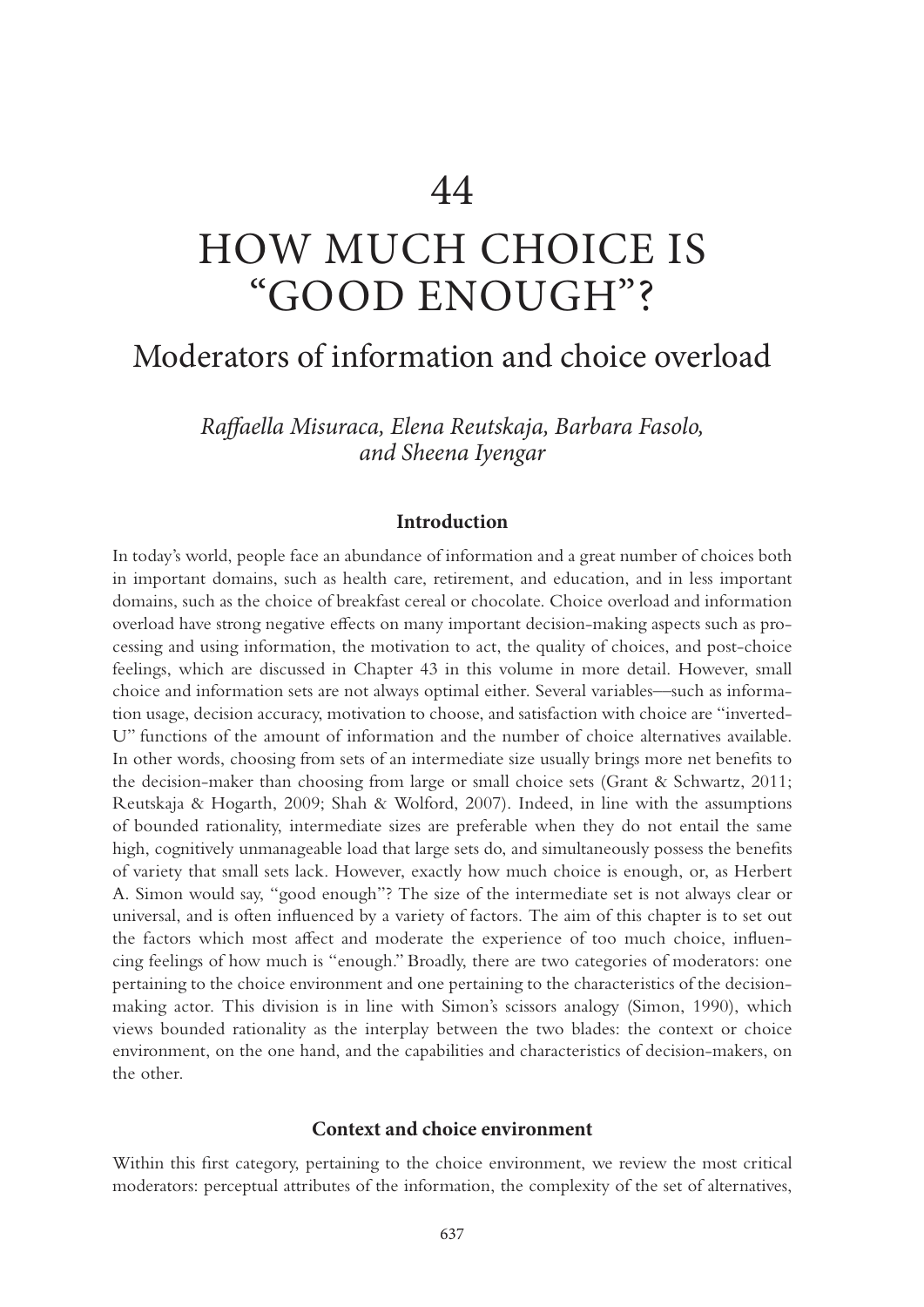decision accountability, the physical arrangement of the options, and general contextual characteristics, such as the time and money involved.

# *Perceptual characteristics of the information presented*

The first important moderator pertains to the perceptual nature of the choice presented, that is, the *perceptual attributes*. Miller (1956) suggests that the "channel capacity" for information processing is different for different stimuli: for tastes, it is four; for tones, it is six; and for visual stimuli, it reaches 10–15 items.

Visual presentation is one of the most important perceptual characteristics. Regardless of assortment size, consumers tend to prefer a visual rather than verbal representation of choice options (the "visual preference heuristic", Townsend & Kahn, 2013). Despite being preferred by consumers, visual depictions of large assortments lead to suboptimal decisions compared to verbal presentations, since visual presentation activates a less systematic approach. Visual depictions in large choice sets also result in greater perceptions of complexity and in a reduction of the likelihood to choose. With small assortments, however, visual representations of options seem to be preferable, as they increase consumers' perception of variety, improve the likelihood of making a choice, and speed up the time spent examining options.

## *Choice set complexity, decision accountability, and the presence of a brand*

The notion of choice complexity directly pertains to choice overload. It comes from the important meta-analysis by Chernev, Böckenholt, and Goodman (2015) of choice overload studies and concerns all the aspects of a decision task that affect the *value* of the available choice options (Payne, Bettman, & Johnson, 1993). Choice set complexity, therefore, is not about the structural characteristics of the decision problem, such as the number of options, number of attributes of each option, or format in which the information is presented. Rather, choice complexity involves the following four factors:

- 1 the level of attractiveness of the options;
- 2 the presence or the absence of a dominant (or ideal) option;
- 3 the alignability of the options' attributes;
- 4 the complementarity of the choice options.

In terms of the first factor, choice-set complexity is higher when the assortment includes higher-quality, more attractive options (for example, an assortment of sandwiches made with premium, instead of average, ingredients; Chernev & Hamilton, 2009). Overall, when the variability in the relative attractiveness of the choice alternatives increases, the probability of a correct choice (if possible), the certainty about the choice, and the satisfaction with the task increase (Malhotra, 1982). More choice leads to a decline in consumer satisfaction if the number of attractive options is increased but it leads to an improvement in satisfaction if the number of unattractive options is increased. This effect occurs because more choice generally highlights the weaknesses of attractive choices and the strengths of unattractive choices (Chan, 2015).

In addition, when the attribute levels of a good are distributed unequally (i.e., the choiceset contains alternatives that are not equally attractive), the probability of choosing the correct option typically increases (Lee & Lee, 2004), whereas, people are less confident when attribute levels are distributed equally. Items with similar attractiveness may lead people to defer choice or simply choose a default option (Dhar, 1997).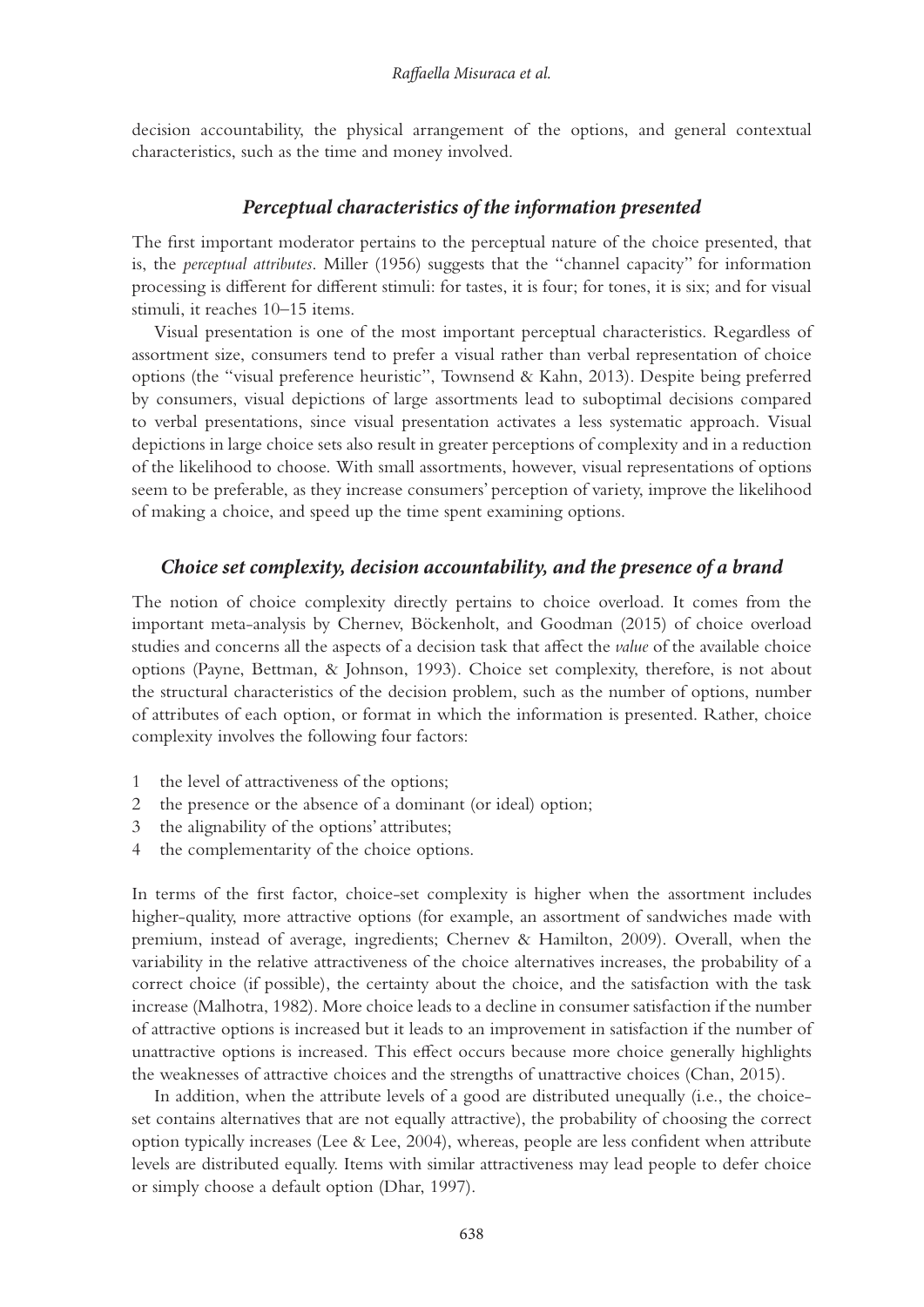Turning to the second factor of complexity, the presence of the ideal point simplifies large sets and therefore leads to a stronger preference for the chosen alternative. However, the presence of the ideal alternative in smaller sets leads to weaker preferences for the selected item (Chernev, 2003). Moreover, a brain-imaging experiment, where subjects chose from different-sized sets of landscape images, demonstrated that large sets were not always "bad" or "overwhelming" (Reutskaja, Lindner, Nagel, Andersen, & Camerer, 2018). Choosing from the sets containing an "ideal" item (e.g., those containing an image most preferred by participants) was associated with greater brain activity in the striatum and the anterior cingulate cortex (the areas involved in reward and value processing as well as in the integration of costs and benefits) compared to choosing from those sets with no item regarded as ideal. That is, the benefits of having an ideal item in the set might compensate for the costs of overwhelming set size in the bounded rational mind of humans.

The fact that large sets are not always more complex than small sets has been shown in other research. For example, Fasolo, Hertwig, Huber, and Ludwig (2009) measured the level of complexity due to the attractiveness of options in terms of assortment entropy, or the number of attribute levels and the distribution of products on the attribute levels within the assortment (Hoch, Bradlow, & Wansink, 2002; Lurie, 2004) and found that consumers considered it more difficult to choose from an assortment with higher entropy. For example, in an assortment of jams, for the same attribute (such as carb content), each jar can have different levels (such as 12 g, 15 g, or 7 g). Furthermore, in the same assortment, the distribution of jams on a given attribute level can be even or uneven. If the number of attribute levels is large and products are evenly distributed in attractiveness across the attribute levels, the assortment entropy is high. Entropy can be higher in a smaller set than in a larger set, which suggests that a small set can be more complex and difficult to choose from and can lead to poorer decisions than a large choice set.

Third, choice complexity is also a function of the alignability and complementarity of the attributes that differentiate the options available to the chooser (Chernev et al., 2015). Complexity and choice overload increase when the options have attributes that cannot be aligned (meaning that not all of options have attribute values for all attributes, as some options have unique attributes). For instance, a choice between a shirt that "keeps in heat" and a jacket that is "waterproof" might be said to contain non-aligned features. The shirt and jacket do different things in different ways and therefore a comparison of value becomes difficult (e.g., apples and oranges). Similarly, "complementary" (meaning that they have additive utility and need to be co-present to fully satisfy the consumer's need) can increase complexity. For example, gloves and scarves have complementary features, in that they provide warmth to different parts of the body.

Besides choice complexity, another important factor that affects the extent to which a wide choice causes overload is decision accountability, which can be defined as the requirement (often due to the context) for decision-makers to justify their choices. With greater accountability, the preference for larger sets increases (Chernev et al., 2015).

Finally, the presence or absence of brand names in the choice sets can strongly influence the level of satisfaction with the chosen option. One study has shown that choice overload disappeared when the choice options contained brand names. Subjects showed the same level of satisfaction when choosing from small and large sets of branded cellphones. However, when the same cellphones were presented without brand names, a higher level of dissatisfaction was observed for larger sets compared to smaller sets (Misuraca, Ceresia, Teuscher, & Faraci, 2019).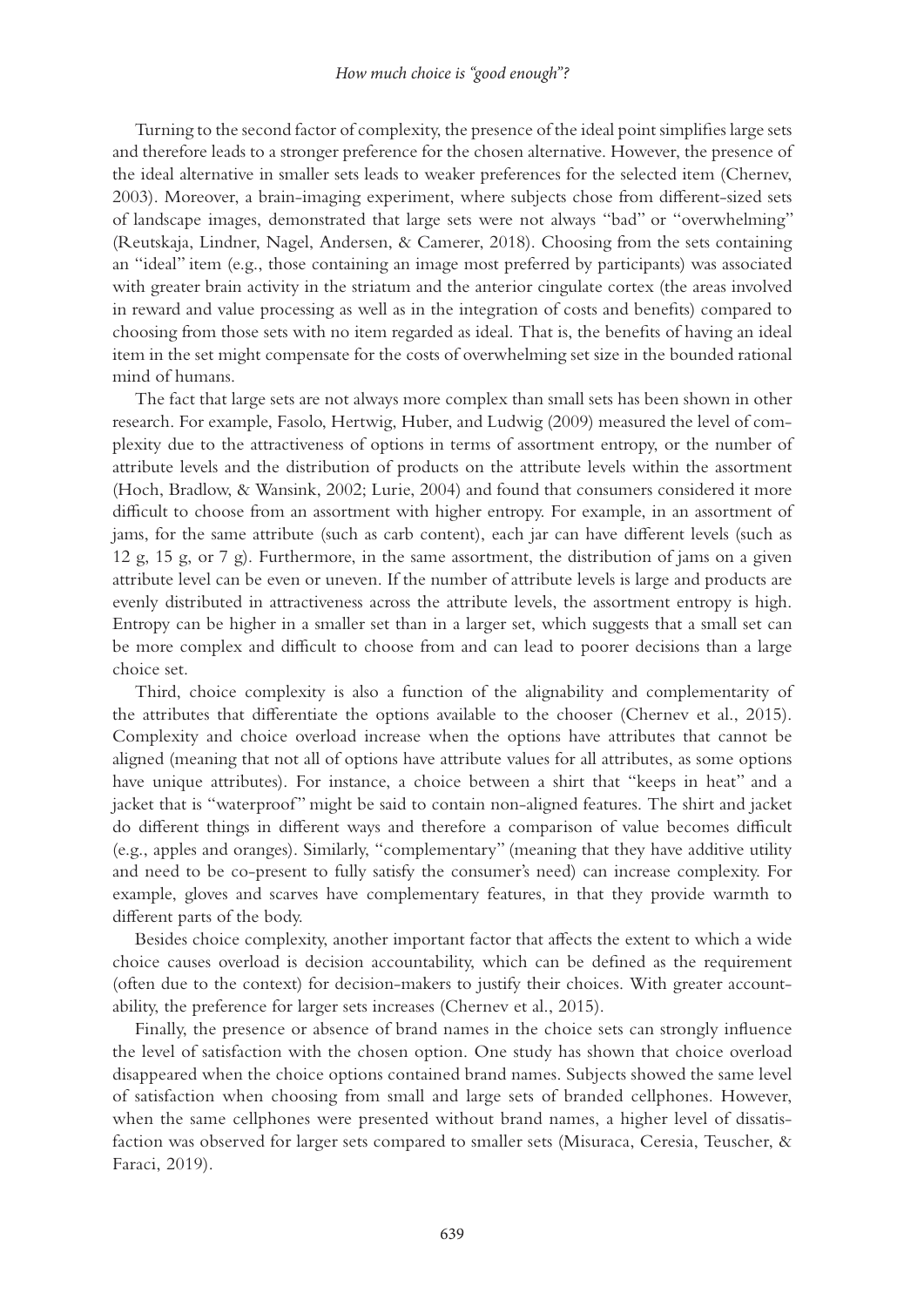#### *Physical arrangement of assortment and option organization*

The physical arrangement of information and the presentation format of options affect information perception, processing, and decision-making and are factors of choice difficulty, which is known to moderate the effect of choice overload (Chernev et al., 2015). The location of any alternatives in a space and the information structure embedded in their display allow people to retrieve additional information about the options, affecting choosers' abilities to distinguish among options, and helping in the evaluation of each option's attributes (see, for example, Chandon, Hutchinson, Bradlow, & Young, 2009). There is a vast amount of evidence that the order in which information is presented results in strong primacy and recency effects (Reutskaja, Nagel, Camerer, & Rangel, 2011). The order also affects the attention paid to the products in the store: products on the top and middle shelves attract more attention than those on lower shelves (Chandon et al., 2009). However, greater attention does not necessarily translate directly into more sales.

The order of attributes also affects the perception of choice overload by changing people's preferences about diverse goods (suits, cars, etc.). For example, when attributes are presented starting with the attribute for which there are the most options (such as 56 car interior colors) and ending with the one for which there are the least number of options (such as four gearshift knob styles), participants are more likely to accept default options and to be less satisfied with their final products than when participants face the opposite order of attributes (Levav, Heitmann, Herrmann, & Iyengar, 2010). Overall, the organization and presentation of information can be used as a tool to simplify information processing and therefore to let decisionmakers deal with a greater information load without too much cost (see Anderson & Misuraca, 2017). For example, the organization of information into "chunks" or sequences facilitates information processing (Miller, 1956). In addition, the perceived variety is greater if the large sets are organized, and the smaller sets are disorganized (Kahn & Wansink, 2004). For highly varied sets, consumers are more satisfied (in terms of learning their own preferences), perceive less complexity, and are more willing to make choices when information about the product category is presented by attribute (e.g., consumers are asked how expensive or comfortable they want their sofa), compared to presentation by alternative (e.g., consumers are shown many sofas next to each other in a showroom) (Huffman & Kahn, 1998).

The alignment of the external organization of the information (the way the products are displayed by retailers) with decision-makers' internal schemes (that is, how decision-makers categorize those products in their mind) is extremely important for the perception of variety. In particular, for familiar product categories, consumers are likely to perceive more variety and be more satisfied when the external organization of an assortment matches their internal organizational schemas. However, for unfamiliar product categories, consumers feel more satisfied and perceive more variety if the assortment is arranged in a way that makes it easier to satisfy specific shopping goals (such as buying a backpack to carry a laptop) (Morales, Kahn, McAlister, & Broniarczyk, 2005).

Finally, presenting options either simultaneously (all at once) or sequentially (one at a time) strongly affects individuals' decisions and their subsequent satisfaction. Specifically, consumers are less satisfied with their choice when the options are presented sequentially rather than simultaneously (Mogilner, Shiv, & Iyengar, 2012). This happens because, in the simultaneous format, decision-makers tend to stay focused on the given set of options while, in the sequential format, decision-makers tend to evaluate each option by comparing it with an internal reference point, such as an imagined better option. This hope of finding the ideal option translates into a lower level of satisfaction with the chosen option.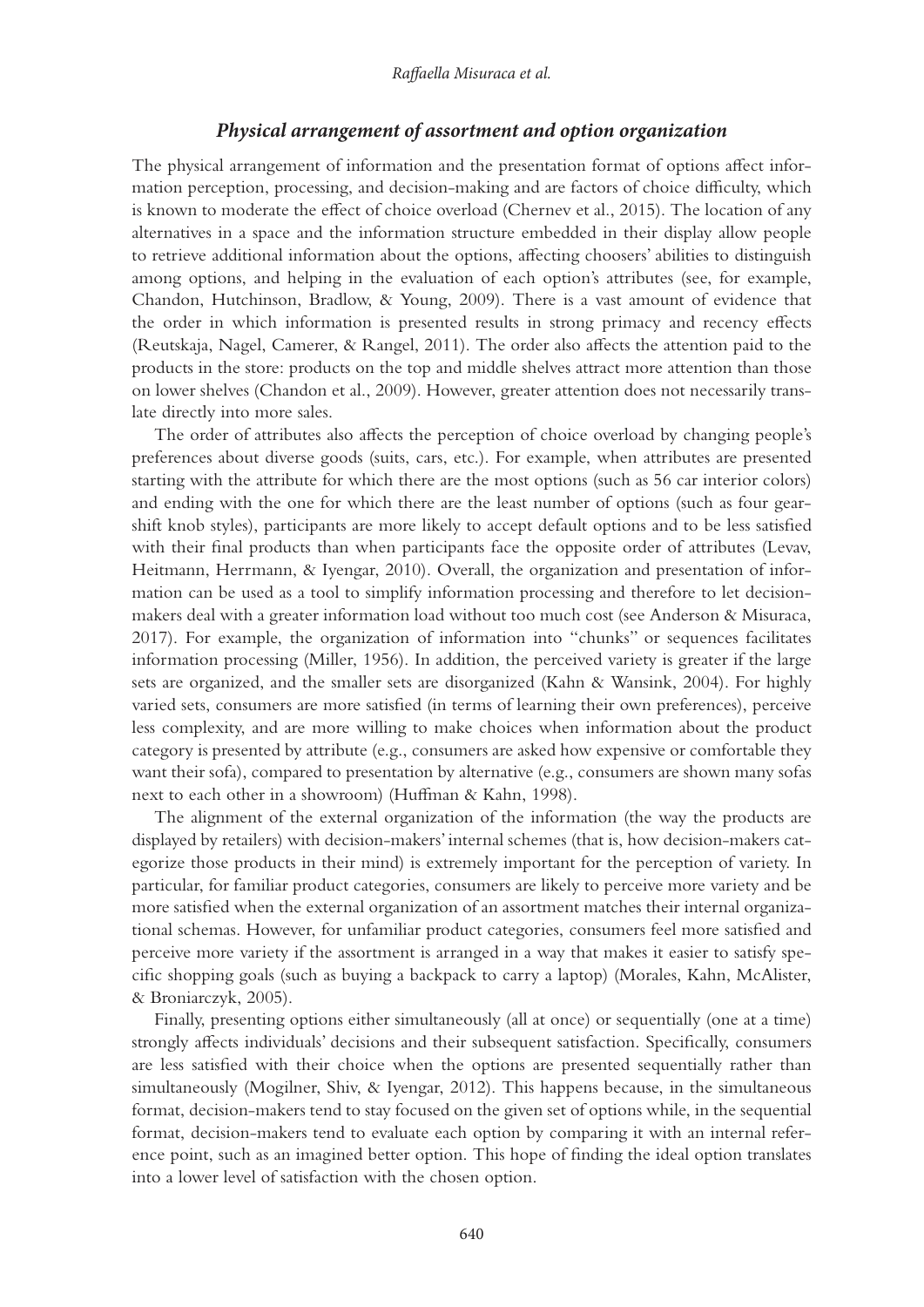# *Context specificity*

Preferences are constructed by the context (Lichtenstein & Slovic, 2006; Payne et al., 1993; Tversky & Kahneman, 1974, 1981). The context, or domain, in which the decision is to be made plays an important role in the experience of choice overload. While people tend to like choice in a consumer context, they might not like choice in the context of making an unpleasant and stressful medical decision or choosing from a set of undesirable alternatives. In unpleasant choice domains, people often feel increased negative affect when they are personally responsible for the choice and decreased negative emotions when they are allowed to delegate the choice to someone else (Botti & Iyengar, 2006; Botti, Orfali, & Iyengar, 2009).

Whether the choice is presented online or offline is another important consideration. For instance, satisfaction with the choice of chocolate was not affected by the size of the assortment when the choice was presented online because e-commerce users expect larger choice sets compared to shoppers in physical retail spaces (Moser, Phelan, Resnick, Schoenebeck, & Reinecke, 2017).

Another important contextual factor is time pressure, which has been shown to affect the quality of decisions and the strategies people utilize when making decisions in two possible ways (Maule & Edland, 1997; Payne et al., 1993). First, people respond to time pressure by attempting to speed up processing and/or by eliminating breaks (Payne et al., 1993; Pieters & Warlop, 1999; Reutskaja et al., 2011). Second, decision-makers become more selective about the type of information they choose to process and use. This may be reflected in filtering (giving greater priority to the important information) or in omission (ignoring part of the information entirely and looking at lower proportion of the items in the choice set) (Payne et al., 1993; Reutskaja et al., 2011). People may also react to time pressure by choosing at random or avoiding making choices. One study found that people defer choices less often when high-conflict decisions were being made under time pressure, compared to the absence of time pressure. In low-conflict decisions, however, time pressure has no effect on choice deferral. Furthermore, under time pressure, people use more non-compensatory strategies, which partially mediate the influence of time pressure on choice deferral (Dhar & Nowlis, 1999).

Among the "negative" consequences of time stress that have been mentioned are forgetting important data, the neglect and denial of important data, and inaccurate judgments and evaluations (Zakay, 1993). However, time stress also has adaptive benefits (Gigerenzer & Garcia-Retamero, 2017). There is also an inverted-U relationship between information load and decision quality under conditions of time pressure, and no such relationship when the time pressure is removed (Hahn, Lawson, & Lee, 1992).

Monetary incentives have also been shown to affect the amount of information used and the response times. When the information load increases, individuals provided with monetary incentives use more information and take more time than those who are not offered such incentives. However, there is a limit to the amount of information that can be processed per time unit, and incentives do not affect information usage for decisions constrained by time (Tuttle & Burton, 1999).

#### **Individual characteristics of the decision-maker**

Within this second category pertaining to the decision-maker's characteristics, we review the most critical moderators: decision goal, knowledge and experience, preference uncertainty and mindset, affective state, decision style, and demographic variables such as age, gender, and culture.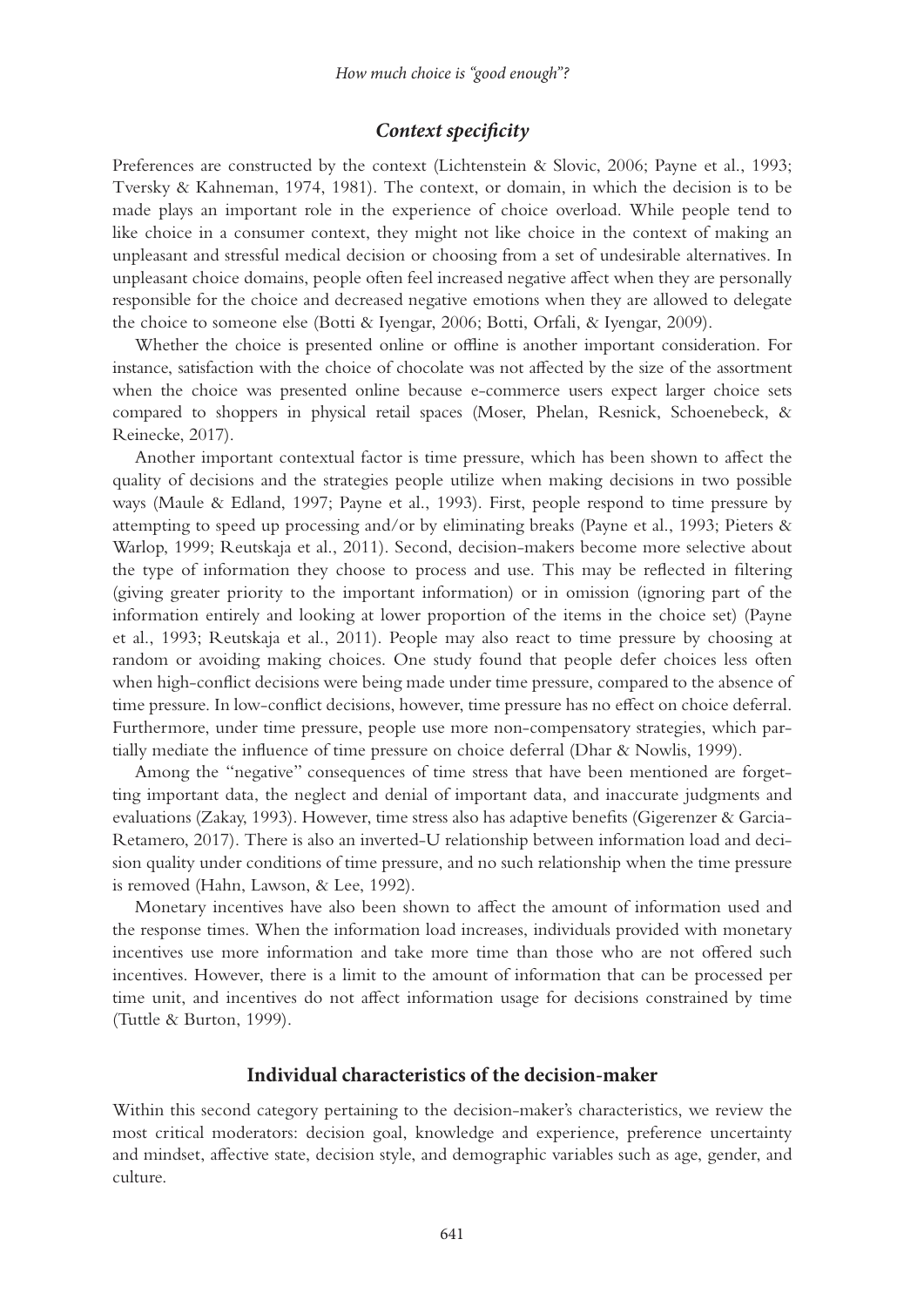#### *Raffaella Misuraca et al.*

#### *Decision goal*

The term "decision goal" refers to the extent to which a decision-maker seeks to minimize the amount of cognitive resources being spent on making a decision (Chernev et al., 2015). This has been operationalized in the form of decision intent––buying (or the goal of making a decision among the available options), versus browsing (or the goal of learning more about the options)––and decision focus (choosing an option from an assortment versus choosing an assortment). Concerning the decision intent, when consumers approach assortments with the goal of browsing, cognitive overload is less likely to occur than when consumers approach the assortments with the goal of buying. In the latter case, consumers need to make trade-offs among the pros and cons of the options, something that demands more cognitive resources. Accordingly, consumers whose goal is browsing, rather than buying, are less likely to experience cognitive overload when facing large assortments (Chernev & Hamilton, 2009).

The difference between browsing and choosing is also reflected in the brain activity of decision-makers who are choosing from different size of sets. When they were *choosing*, the activity in the striatum and the anterior cingulate cortex reflected the inverted-U-shaped function of the number of alternatives people chose from. This suggests that neither too much nor too little choice provides optimal cognitive net benefits. Whereas activity associated with *browsing* intent has been observed as an increasing function of the set size in those areas because the costs of choice were removed when subjects simply browse rather than when subjects were faced with the effort of choosing (Reutskaja et al., 2018).

With regard to the decision focus (Chernev et al., 2015), when consumers approach the assortments with the goal of choosing one of those assortments, rather than choosing an item from a given assortment, cognitive overload is less likely to occur because the task does not involve any process of evaluating the individual options or any trade-off among those options. As a consequence, consumers focusing their attention on choosing an assortment tend to prefer larger assortments, since they gain the benefit of variety without paying the cognitive costs associated with the difficult trade-offs involved in choosing an item. In contrast, consumers focusing their attention on choosing an option from one assortment experience greater decision difficulty and, as a consequence, tend to prefer smaller assortments (Chernev, 2006).

In addition, the order in which consumers decide whether to buy and which option to choose moderates the purchasing likelihood under choice overload (Scheibehenne, Greifeneder, & Todd, 2010). Large assortments are associated with a greater purchase likelihood when consumers first decide whether to buy from an assortment, rather than choosing an option from the set.

# *Knowledge and experience*

Knowledge and experience play an important role when someone chooses from sets with multiple alternatives. For example, greater knowledge and experience are associated with increased brand processing (Bettman & Park, 1980), while moderate prior knowledge of a product is associated with processing more available information than either low or high levels of previous knowledge or experience of the subject. Low-knowledge individuals tend to give up when facing complex data, because it is hard for them to make sense of the data. People with high prior knowledge can process the information but have no motivation to do so, preferring to use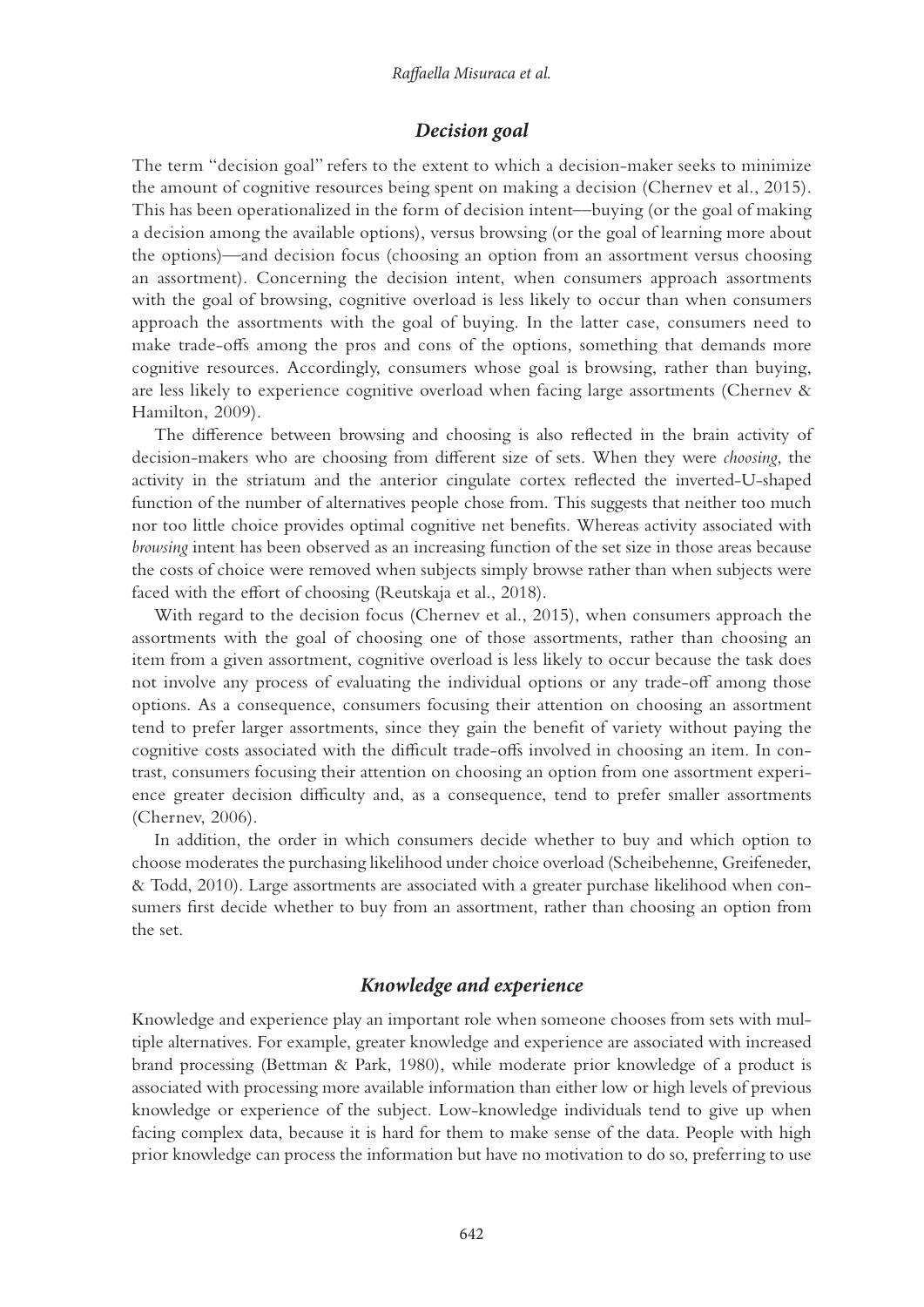the information they already possess. Moderate prior knowledge on the subject gives people both the ability and the motivation to engage in further information processing.

In addition, decision-makers with a greater need for cognition (Cacioppo & Petty, 1982) are less affected by choice overload and defer choice less than decision-makers with a lower need for cognition (Pilli & Mazzon, 2016). Consumers who are more cognitively complex (those who refer to a larger number of dimensions to interpret and evaluate the environment) also use more information. However, such consumers are significantly less likely to experience information overload with an optimizing goal than those who are more cognitively simple (Malhotra, 1982).

#### *Preference uncertainty and assessment orientation*

Bounded rationality can mean that individuals do not know what they prefer, before they choose, something Chernev et al. (2015) called "preference uncertainty." In these cases, articulating preferences and making trade-offs between alternatives before choosing can lead to stronger preferences when choosing from *large* sets but weaker preferences when choosing from small sets. Similarly, articulating one's ideal product can simplify the choice from large sets if the set contains this ideal product.

Assessment orientation or the motivation to evaluate and compare all the available options, in order to choose the one with the best attributes, is another factor that influences choice from large sets (Mathmann, Chylinski, de Ruyter, & Higgins, 2017). Customers with a high assessment orientation perceive greater value in products chosen from large assortments, compared to those who feel comfortable without many comparisons to make among the options.

# *Positive affect*

Positive affect has a strong influence on consumer satisfaction when people are choosing from different sizes of sets. For example, one study discovered that individuals experiencing positive affect did not also experience dissatisfaction when choosing from larger choice sets (as though momentarily inoculating them), whereas individuals in neutral affect were more satisfied when choosing from a smaller choice set (Spassova & Isen, 2013). Positive affect, then, is likely to shift attention away from the difficulty of the task toward the quality of the assortment. The role of positive affect in choice satisfaction is in line with research on the affect heuristic, which is a mental shortcut that enables quick and efficient decisions, based on the immediate emotional response to a stimulus (Slovic, Finucane, Peters, & MacGregor, 2007).

#### *Decision-making tendencies*

Drawing on Simon's terminology, Schwartz et al. (2002) have argued that satisfaction with an extensive choice depends on whether one is a "maximizer," who actively seeks the best possible result, or a "satisficer," who is content with the first result that is "good enough." The authors observed that maximizers reported less satisfaction, happiness, and optimism with life in general, and, when facing choices, they engaged in more social comparisons, experienced more regret, and were less satisfied with their choices. Even while doing better (e.g., obtaining a higher salary for a job), maximizers may feel worse because of them "not always wanting what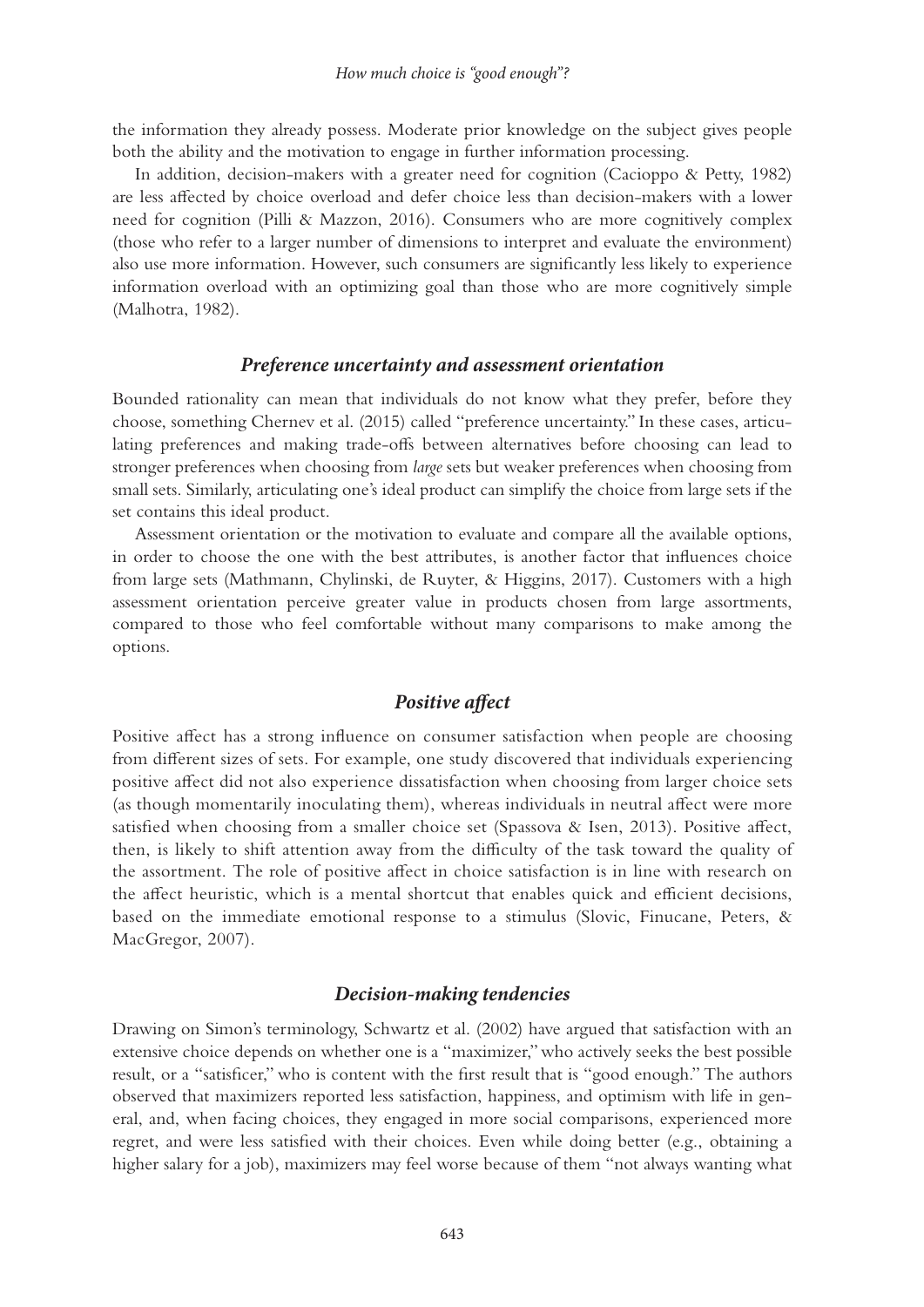they get" (Iyengar, Wells, & Schwartz, 2006). However, it is important to note, that the literature on maximizing is controversial on account of the proliferation and use of several different maximization scales (e.g., Diab, Gillespie, & Highhouse, 2008; Misuraca Faraci, Gangemi, Carmeci, & Miceli, 2015; Turner, Rim, Betz, & Nygren, 2012), each of which is based on different definitions of the core maximizing construct (Misuraca & Fasolo, 2018).

# *Choosing for others versus oneself*

The negative effects of choice overload are not replicated when individuals make choices for others rather than for themselves (Polman, 2012). Individuals making choices for others (about wines, ice-cream flavors, school courses, etc.) reported greater satisfaction when choosing from larger rather than smaller assortments. Conversely, when choosing for themselves, people reported higher satisfaction levels after choosing from smaller rather than larger assortments. This may occur because, when choosing for others, people are typically oriented toward positive outcomes and positive information whereas, when they are choosing for themselves, individuals' attention is directed to negative information and they are oriented away from negative outcomes (see regulatory focus theory for details, Higgins, 1997).

# *Gender*

There are gender differences in reaction to choice overload, in part, because men and women may often employ different information-processing strategies. For example, one study has demonstrated that, while ad information is encoded and is equally available to both women and men, females are more likely to pay attention to the details, whereas males are less likely to access or use this information (Meyers-Levy & Maheswaran, 1991). Advertisements with many images are often more effective at targeting females, while male customers prefer simple images and information that will lead to quick decisions. However, gender differences in the desire for variety can depend on the type of choice. When choosing from different sizes of sets of gift boxes, women were shown to be more satisfied with their choices over the entire range of alternatives than men (Reutskaja, 2008). However, when choosing a potential mate from a set of online date options, women perceived 20 profiles as being close to the ideal set size, whereas men perceived this as being too limited (Lenton, Fasolo, & Todd, 2008). In addition, women were generally more selective than men when they searched for a potential mate during speed-dating events, which varied in size of potential mates (Fisman, Iyengar, Kamenica, & Simonson, 2006). The selectivity of males was similar between groups of different sizes, while women became much more selective when the speed-dating group size was increased to more than 15.

# *Age*

The choice overload experience depends greatly on the age of the decision-maker. For example, when choosing from an extensive array of options, adolescents and adults suffer similar negative consequences (i.e., greater difficulty and dissatisfaction), while children and seniors suffer fewer negative consequences (i.e., less difficulty and dissatisfaction than adolescents and adults) (Misuraca, Teuscher, & Faraci, 2016). In domains where risk is not involved, adults and adolescents seem to adopt very similar decision-making processes (Furby & Beyth-Marom, 1992): a maximizing approach. This would explain their greater perceived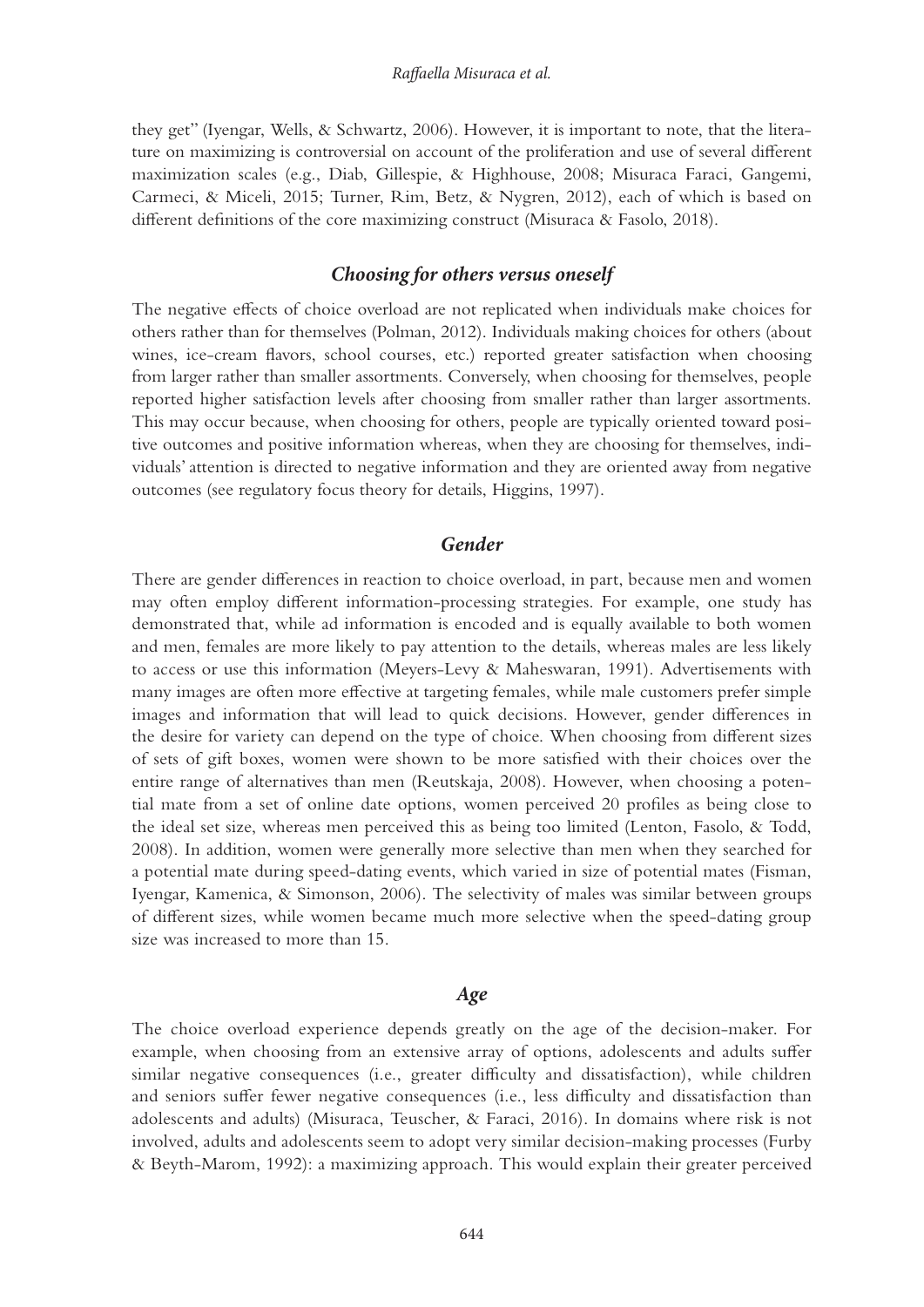difficulty and post-choice dissatisfaction when facing a high number of options (see Iyengar et al., 2006). Children, on the other hand, tend to approach decisions in a more intuitive manner and quickly develop strong preferences (Schlottmann & Wilkening, 2011). This mitigates the negative consequences of choice overload for this age group. Seniors tend to be overconfident in their judgments (Stankov & Crawford, 1996), demonstrating a pronounced focus on positive information (Mather & Carstensen, 2005), and they adopt a satisficing approach when making decisions (Tanius, Wood, Hanoch, & Rice, 2009). These tendencies would explain why the negative consequences of too many choices were milder among seniors.

# *Cultural background*

People of different cultures have different preferences for variety (for further discussion, see Iyengar, 2010). For example, Anglo-Americans were shown to be more motivated by choice, especially by personal choice, and rated having choice as more important than Asian Americans did (Iyengar & Lepper, 1999). People from Eastern Europe were more satisfied with larger choice sets than their Western European counterparts, which could be explained by the fact that choice was limited in Eastern European countries for a long time (Reutskaja, 2008). Choice provision might have different effect on people from different cultures, because freedom and choice might not have the same meaning for Westerners and non-Westerners (Markus & Schwartz, 2010). In addition, Western and non-Western cultures seem to have different patterns of perception: while Asians tend to focus more on contextual information, Americans tend to focus on salient foreground objects (Miyamoto, Nisbett, & Masuda, 2006). This difference is due to the distinctive characteristics of each culture's perceptual environment, which afford distinctive ways to perceive information (see also Viale, 2012). Though there are cultural differences in choice perception, most of the research on choice overload to date has focused on university-educated samples from Western societies and should be taken with a grain of salt as freedom of choice may not be a universal aspiration.

#### **Conclusion**

In an interview in Pittsburgh, Herbert Simon was asked whether simple decision-making could be achieved by presenting a smaller number of alternatives. His response was: "Partly. I think the difficulty of decision-making centers very much around the degree of uncertainty and the gaps in our knowledge" (UBS, 1992). We agree with his statement: attempting to gird ourselves against the effects of choice overload, either by pursuing or presenting an "ideal" number of options, is an admirable goal but an incredibly challenging one. Previous research has shown that both too much and too little information and choice are bad. For more than half a century, researchers have tried to answer the question of how much information and choice are enough and what is the "ideal" number of alternatives to present to consumers and the public. As this chapter has demonstrated, the ideal number of choices depends greatly on many contextual and demographic factors, such as the availability of an ideal alternative in the choice set, the existence of time constraints, knowledge and expertise, and the gender, age, and culture of the decision-makers. Nevertheless, finding the ideal choice set may ultimately be worth the trouble when decisions are recurrent or strategic, such as pension schemes, health plans, or career options. This review has covered a substantial amount of research that can be utilized to mitigate these distinct challenges.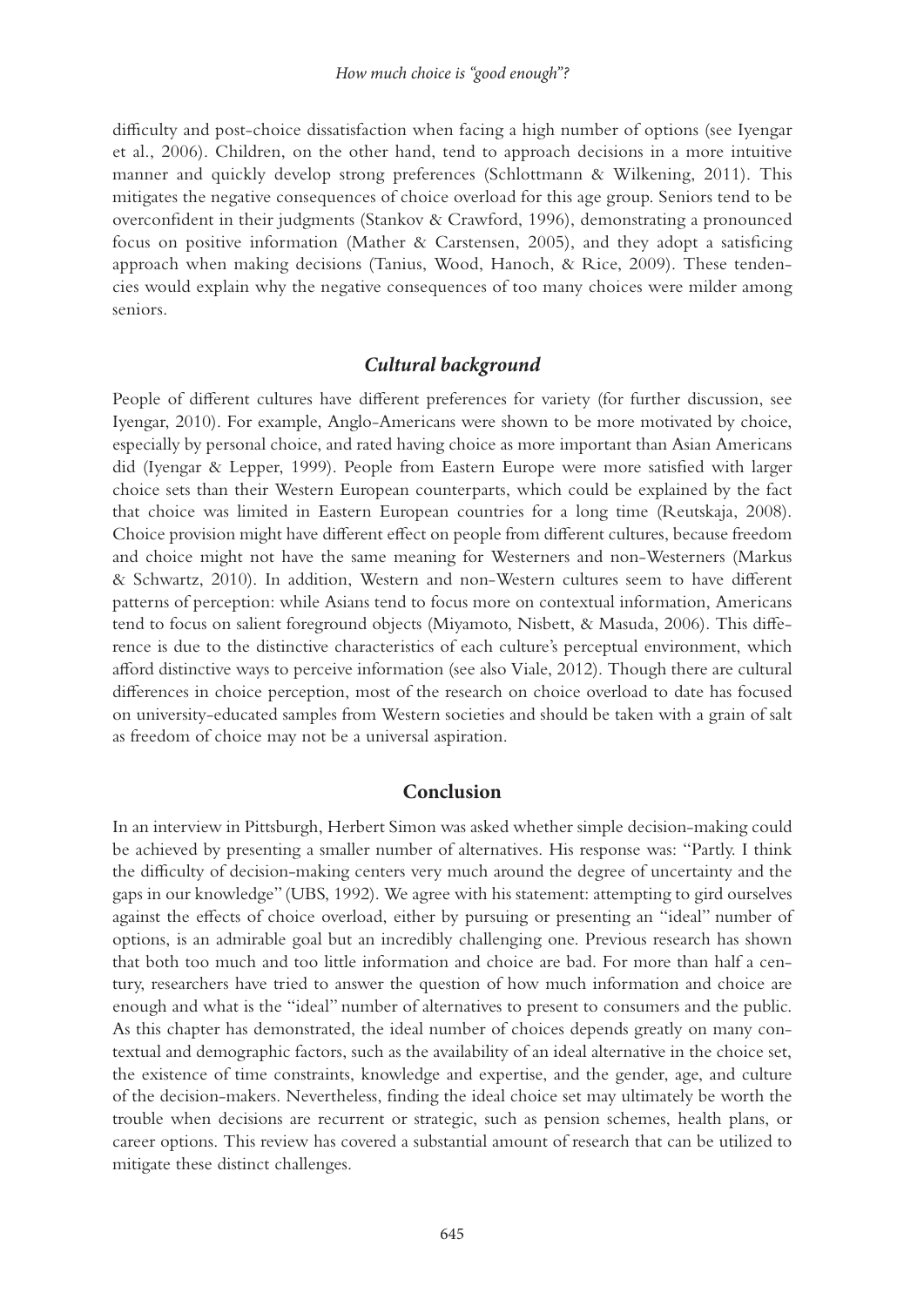#### *Raffaella Misuraca et al.*

We believe that the most promising directions for offering long-lasting solutions against choice overload lie in understanding the roles of preference certainty, focused attention, and generated self-knowledge. As Simon (1971, p. 40) put it:

In an information-rich world, the wealth of information means a dearth of something else: a scarcity of whatever it is that information consumes. What information consumes is rather obvious: it consumes the attention of its recipients. Hence a wealth of information creates a poverty of attention and a need to allocate that attention efficiently among the overabundance of information sources that might consume it.

Smart and ethical choice architecture should be designed based on goals, needs, and personal preferences by using apps, reminders, checklists, websites, buddy systems, and alerts (Johnson et al., 2012; Thaler & Sunstein, 2008) that direct and hold decision-makers' attention and respect decision-makers' freedom. How people's attention is managed in the ever more informationrich world will ultimately dictate their future.

## **References**

- Anderson, B. F., & Misuraca, R. (2017). Perceptual commensuration in decision tables. *Quarterly Journal of Experimental Psychology*, 70(3), 544-553.
- Bettman, J. R., & Park, C. W. (1980). Effects of prior knowledge and experience and phase of the choice process on consumer decision processes: A protocol analysis. *Journal of Consumer Research*, 7(3), 234–248.
- Botti, S., & Iyengar, S. S. (2006). The dark side of choice: When choice impairs social welfare. *Journal of Public Policy & Marketing*, 25(1), 24–38.
- Botti, S., Orfali, K., & Iyengar, S. S. (2009). Tragic choices: Autonomy and emotional responses to medical decisions. *Journal of Consumer Research*, 36, 337–352.
- Cacioppo, J. T., & Petty, R. E. (1982). The need for cognition. *Journal of Personality and Social Psychology*, 42(1), 116–131.
- Chan, E. Y. (2015). Attractiveness of options moderates the effect of choice overload. *International Journal of Research in Marketing*, 32(4), 425–427.
- Chandon, P., Hutchinson, J. W., Bradlow, E. T., & Young, S. H. (2009). Does in-store marketing work? Effects of the number and position of shelf facings on brand attention and evaluation at the point of purchase. *Journal of Marketing*, 73(6), 1–17.
- Chernev, A. (2003). When more is less and less is more: The role of ideal point availability and assortment in consumer choice. *Journal of Consumer Research*, 30(2), 170–183.
- Chernev, A. (2006). Decision focus and consumer choice among assortments. *Journal of Consumer Research*, 33(1), 50–59.
- Chernev, A., Böckenholt, U., & Goodman, J. (2015). Choice overload: A conceptual review and metaanalysis. *Journal of Consumer Psychology*, 25(2), 333–358.
- Chernev, A., & Hamilton, R. (2009). Assortment size and option attractiveness in consumer choice among retailers. *Journal of Marketing Research*, 46(3), 410–420.
- Dhar, R. (1997). Consumer preference for a no-choice option. *Journal of Consumer Research*, 24(2), 215–231.
- Dhar, R., & Nowlis, S. M. (1999). The effect of time pressure on consumer choice deferral. *Journal of Consumer Research*, 25(4), 369–384.
- Diab, D. L., Gillespie, M. A., & Highhouse, S. E. (2008). Are maximizers really unhappy? The measurement of maximizing tendency. *Judgment and Decision Making*, 3(5), 364–370.
- Fasolo, B., Hertwig, R., Huber, M., & Ludwig, M. (2009). Size, entropy, and density: What is the difference that makes the difference between small and large real world assortments? *Psychology & Marketing*, 26(3), 254–279.
- Fisman, R., Iyengar, S. S., Kamenica, E., & Simonson, I. (2006). Gender differences in mate selection: Evidence from a speed dating experiment. *The Quarterly Journal of Economics*, 121(2), 673–697.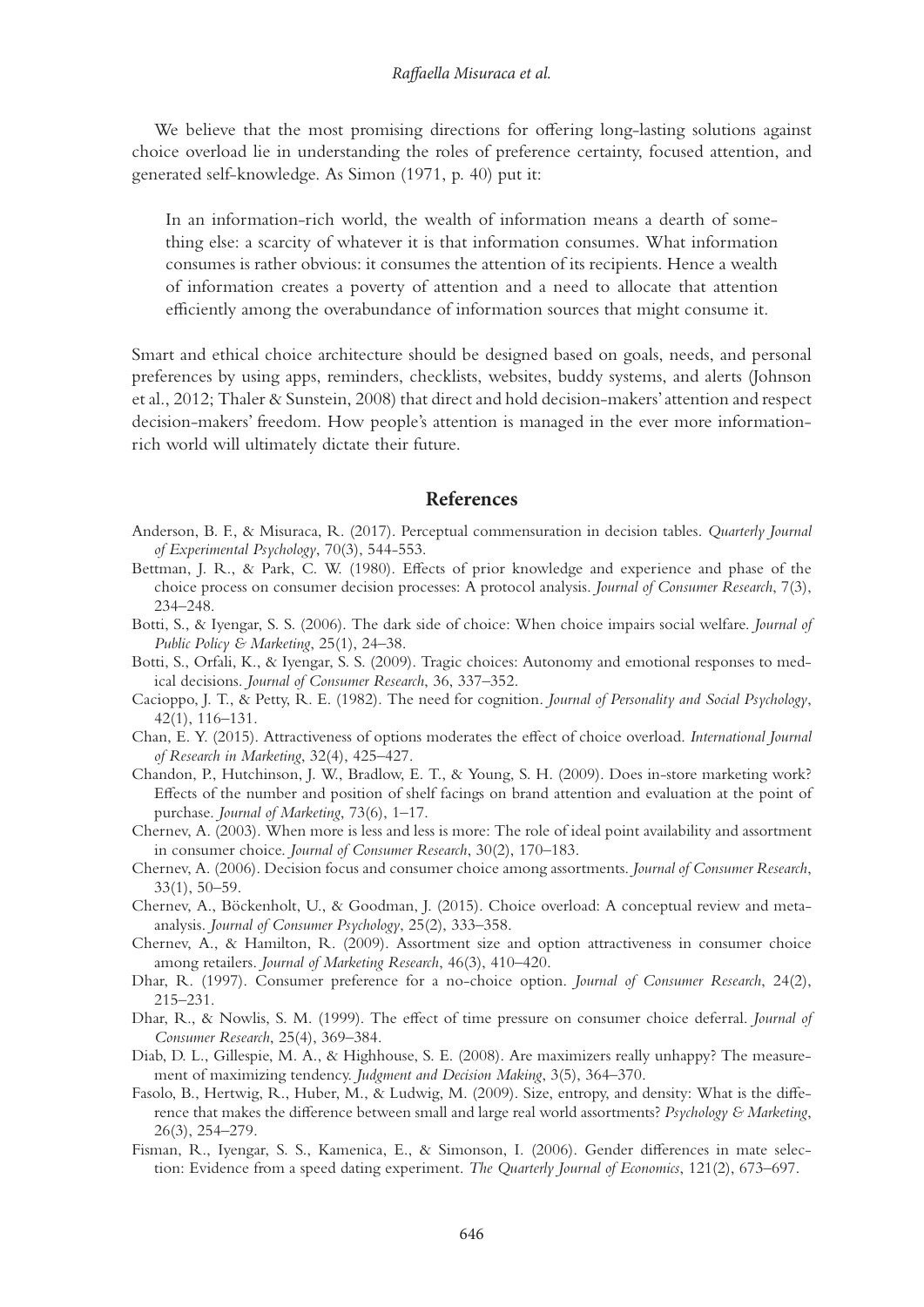- Furby, L., & Beyth-Marom, R. (1992). Risk taking in adolescence: A decision-making perspective. *Developmental Review*, 12(1), 1–44.
- Gigerenzer, G., & García-Retamero, R. (2017). Cassandra's regret: The psychology of not wanting to know. *Psychological Review*, 124(2), 179–196.
- Grant, A. M., & Schwartz, B. (2011). Too much of a good thing: The challenge and opportunity of the inverted U. *Perspectives on Psychological Science*, 6(1), 61–76.
- Hahn, M., Lawson, R., & Lee, Y. G. (1992). The effects of time pressure and information load on decision quality. *Psychology & Marketing*, 9(5), 365–378.
- Higgins, E. T. (1997). Beyond pleasure and pain. *American Psychologist*, 52(12), 1280–1300.
- Hoch, S. J., Bradlow, E., & Wansink, B. (2002). Rejoinder to "The variety of an assortment: An extension to the attribute-based approach". *Marketing Science*, 21(3), 342–346.
- Huffman, C., & Kahn, B. E. (1998). Variety for sale: Mass customization or mass confusion? *Journal of Retailing*, 74(4), 491–513.
- Iyengar, S. S. (2010). *The art of choosing*. London: Little Brown.
- Iyengar, S. S., & Lepper, M. R. (1999). Rethinking the value of choice: A cultural perspective on intrinsic motivation. *Journal of Personality and Social Psychology*, 76(3), 349–366.
- Iyengar, S. S., Wells, R. E., & Schwartz, B. (2006). Doing better but feeling worse: Looking for the **"**best**"** job undermines satisfaction. *Psychological Science*, 17(2), 143–150.
- Johnson, E. J., Shu, S. B., Dellaert, B. G. C., Fox, C., Goldstein, D., Häubl, G., ... Weber, E.U., 2012. Beyond nudges: Tools of a choice architecture. *Marketing Letters*, 23(2), 487–504.
- Kahn, B. E., & Wansink, B. (2004). The influence of assortment structure on perceived variety and consumption quantities. *Journal of Consumer Research*, 30(4), 519–533.
- Lee, B. K., & Lee, W. N. (2004). The effect of information overload on consumer choice quality in an on-line environment. *Psychology & Marketing*, 21(3), 159–183.
- Lenton, A. P., Fasolo, B., & Todd, P. M. (2008). "Shopping" for a mate: Expected versus experienced preferences in online mate choice. *IEEE Transactions on Professional Communication*, 51(2), 169–182.
- Levav, J., Heitmann, M., Herrmann, A., & Iyengar, S. S. (2010). Order in product customization decisions: Evidence from field experiments. *Journal of Political Economy*, 118(2), 274–299.
- Lichtenstein, S., & Slovic, P. (Eds.) (2006). *The construction of preference*. New York: Cambridge University Press.
- Lurie, N. H. (2004). Decision making in information-rich environments: The role of information structure. *Journal of Consumer Research*, 30(4), 473–486.
- Malhotra, N. K. (1982). Information load and consumer decision-making. *Journal of Consumer Research*, 8(4), 419–430.
- Markus, H. R., & Schwartz, B. (2010). Does choice mean freedom and well-being? *Journal of Consumer Research*, 37(2), 344–355.
- Mather, M., & Carstensen, L. L. (2005). Aging and motivated cognition: The positivity effect in attention and memory. *Trends in Cognitive Sciences*, 9(10), 496–502.
- Mathmann, F., Chylinski, M., de Ruyter, K., & Higgins, E. T. (2017). When plentiful platforms pay off: Assessment orientation moderates the effect of assortment size on choice engagement and product valuation. *Journal of Retailing*, 93(2), 212–227.
- Maule, A. J., & Edland, A. C. (1997). The effects of time pressure on human judgment and decision making. In R. Ranyard, W. R. Crozier, & O. Svenson (Eds.), *Decision making: Cognitive models and explanations* (pp. 189–204). London: Routledge.
- Meyers-Levy, J., & Maheswaran, D. (1991). Exploring differences in males' and females' processing strategies. *Journal of Consumer Research*, 18(1), 63–70.
- Miller, G. A. (1956). The magical number seven, plus or minus two: Some limits on our capacity for processing information. *Psychological Review*, 63(2), 81–97.
- Misuraca, R., Ceresia, F., Teuscher, U., & Faraci, P. (2019). The role of the brand on choice overload. *Mind & Society*, 18(1), 57–76
- Misuraca, R., Faraci, P., Gangemi, A., Carmeci, F.A., & Miceli, S. (2015). The Decision Making Tendency Inventory: A new measure to assess maximizing, satisficing, and minimizing. *Personality and Individual Differences*, 85, 111–116.
- Misuraca, R., & Fasolo, B. (2018). Maximizing versus satisficing in the digital age: disjoint scales and the case for "construct consensus". *Personality and Individual Differences*, 121, 152–160.
- Misuraca, R., Teuscher, U., & Faraci, P. (2016). Is more choice always worse? Age differences in the overchoice effect. *Journal of Cognitive Psychology*, 28(2), 242–255.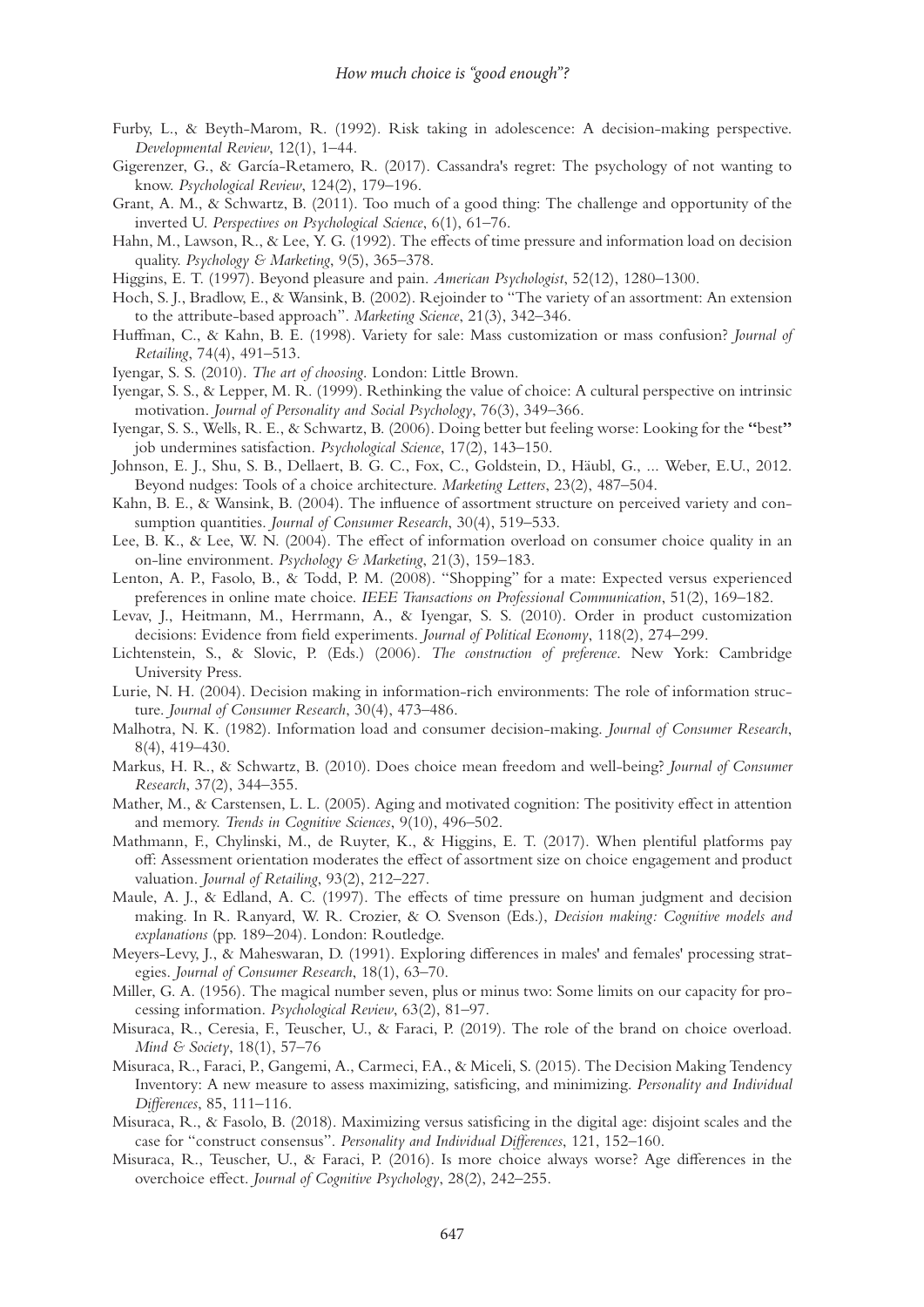- Miyamoto, Y., Nisbett, R. E., & Masuda, T. (2006). Culture and the physical environment. Holistic versus analytic perceptual affordances. *Psychological Science*, 17(2), 113–119.
- Mogilner, C., Shiv, B., & Iyengar, S. S. (2012). Eternal quest for the best: Sequential (vs. simultaneous) option presentation undermines choice commitment. *Journal of Consumer Research*, 39(6), 1300–1312.
- Morales, A., Kahn, B. E., McAlister, L., & Broniarczyk, S. M. (2005). Perceptions of assortment variety: The effects of congruency between consumers' internal and retailers' external organization. *Journal of Retailing*, 81(2), 159–169.
- Moser, C., Phelan, C., Resnick, P., Schoenebeck, S. Y., & Reinecke, K. (2017). No such thing as too much chocolate: Evidence against choice overload in e-commerce. In Proceedings of the 2017 CHI Conference on Human Factors in Computing Systems (pp. 4358–4369). ACM.
- Payne, J. W., Bettman, J. R., & Johnson, E. J. (Eds.) (1993). *The adaptive decision-maker*. New York: Cambridge University Press.
- Pieters, R., & Warlop, L. (1999). Visual attention during brand choice: The impact of time pressure and task motivation. *International Journal of Research in Marketing*, 16(1), 1–16.
- Pilli, L. E., & Mazzon, J. A. (2016). Information overload, choice deferral, and moderating role of need for cognition. *Empirica*: *Revista de Administração*, 51(1), 36–55.
- Polman, E. (2012). Self–other decision making and loss aversion. *Organizational Behavior and Human Decision Processes*, 119(2), 141–150.
- Reutskaja, E. (2008). Experiments on the role of the number of alternatives in choice. thesis. Pompeu Fabra University, Spain.
- Reutskaja, E., & Hogarth, R. M. (2009). Satisfaction in choice as a function of the number of alternatives: When "goods satiate". *Psychology & Marketing*, 26(3), 197–203.
- Reutskaja, E., Lindner, A., Nagel, R., Andersen, R. A., & Camerer, C. F. (2018). Choice overload reduces neural signatures of choice set value in dorsal striatum and anterior cingulate cortex. *Nature Human Behaviour*, 2, 925–935.
- Reutskaja, E., Nagel, R., Camerer, C. F., & Rangel, A. (2011). Search dynamics in consumer choice under time pressure: An eye-tracking study. *American Economic Review*, 101(2), 900–926.
- Scheibehenne, B., Greifeneder, R., & Todd, P. M. (2010). Can there ever be too many options? A metaanalytic review of choice overload. *Journal of Consumer Research*, 37(3), 409–425.
- Schlottmann, A., & Wilkening, F. (2011). Judgment and decision making in young children. In M. Dhami, A. Schlottmann, & M. Waldmann (Eds.), *Judgment and decision making as a skill* (pp. 55–83). New York: Cambridge University Press.
- Schwartz, B., Ward, A., Monterosso, J., Lyubomirsky, S., White, K., & Lehman, D. R. (2002). Maximizing versus satisficing: Happiness is a matter of choice. *Journal of Personality and Social Psychology*, 83(5), 1178–1197.
- Shah, A. M., & Wolford, G. (2007). Buying as a function of parametric variation of number of choices. *Psychological Science*, 18(5), 369–370.
- Simon, H. A. (1971). Designing organizations for an information-rich world. In M. Greenberger (Ed.), *Computers, communication, and the public interest* (pp. 37–72). Baltimore: MD: Johns Hopkins University Press.
- Simon, H. A. (1990). Invariants of human behavior. *Annual Review of Psychology*, 41, 1–19.
- Slovic, P., Finucane, M. L., Peters, E., & MacGregor, D. G. (2007). The affect heuristic. *European Journal of Operational Research*, 177, 1333–1352.
- Spassova, G., & Isen, A. M. (2013). Positive affect moderates the impact of assortment size on choice satisfaction. *Journal of Retailing*, 89(4), 397–408.
- Stankov, L., & Crawford, J. D. (1996). Confidence judgments in studies of individual differences. *Personality and Individual Differences*, 21(6), 971–986.
- Tanius, B. E., Wood, S., Hanoch, Y., & Rice, T. (2009). Aging and choice: Applications to Medicare Part 500. *Judgment and Decision Making*, 4(1), 92–101.
- Thaler, R. H., & Sunstein, C. R. (2008). *Nudge: Improving decisions about health, wealth, and happiness*. New York: Penguin Books.
- Townsend, C., & Kahn, B. E. (2013). The "visual preference heuristic": The influence of visual versus verbal depiction on assortment processing, perceived variety, and choice overload. *Journal of Consumer Research*, 40(5), 993–1015.
- Turner, B. M., Rim, H. B., Betz, N. E., & Nygren, T. E. (2012). The maximization inventory. *Judgment and Decision Making*, 7(1), 48–60.